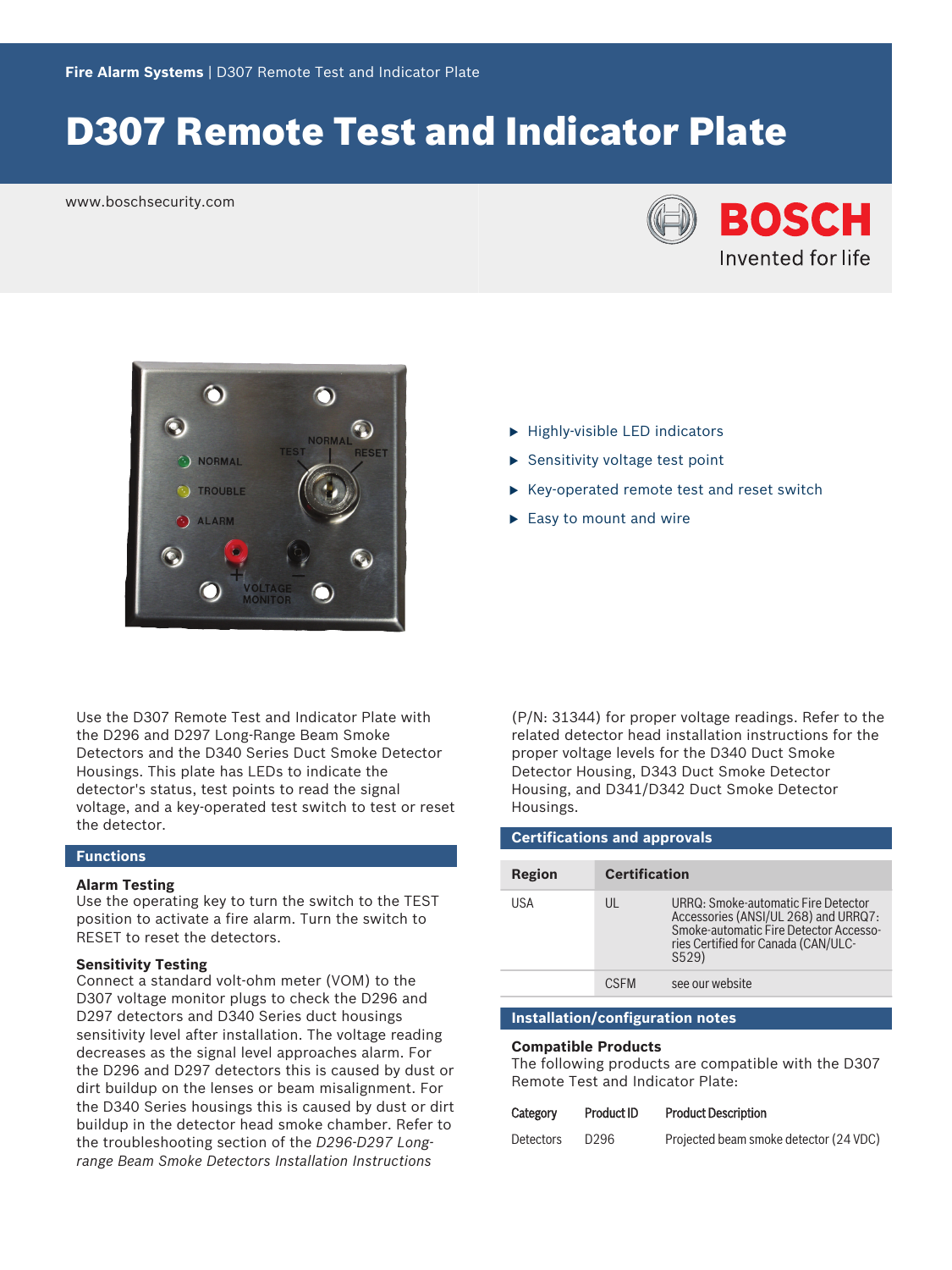|                 | D296-CAN         | Projected beam smoke detector (24 VDC)<br>for Canada |
|-----------------|------------------|------------------------------------------------------|
|                 | D <sub>297</sub> | Projected beam smoke detector (12 VDC)               |
|                 | D297-CAN         | Projected beam smoke detector (12 VDC)<br>for Canada |
| Duct            | D340             | Two-wire duct detector housing                       |
| Detector        | D341             | Four-wire duct detector housing<br>$(120$ VAC)       |
| <b>Housings</b> | D342             | Four-wire duct detector housing<br>(220/240 VAC)     |
|                 | D343             | Multiplex duct detector housing                      |

# **Mounting**

Mount the D307 on a standard double wire-mold box.

### **Wiring Considerations**

The D296/D297 detector or the D340 Series housing requires eight conductors. Use 18 AWG (ISIO 0.75 mm<sup>2</sup> ) wire or larger. Mount the D307 no more than 100 ft (30.5 m) from the D296/D297 detector or no more than 500 ft (152 m) from the duct housing.

# **Parts included**

# Quant. Component

- 1 D307 Remote Test and Indicator Plate
- 1 Hardware pack
- 1 Literature pack

# **Technical specifications**

### **Environmental Considerations**

Temperature (operating): 0°F to +130°F (-17.8°C to +54°C)

#### **Power Requirements**

| Current: | Alarm: 15 mA at 24 VDC<br>Standby: 5 mA at 24 VDC<br>D340 Series: 140 mA at 24 VDC test mode |
|----------|----------------------------------------------------------------------------------------------|
| Voltage: | Detectors: 10 VDC to 32 VDC<br>Housings: 24 VDC                                              |

# **Ordering information**

# **D307 Remote Test and Indicator Plate**

Used with the D296 and D297 Long-Range Beam Smoke Detectors and the D340 Series Duct Smoke Detector Housings Order number **D307**